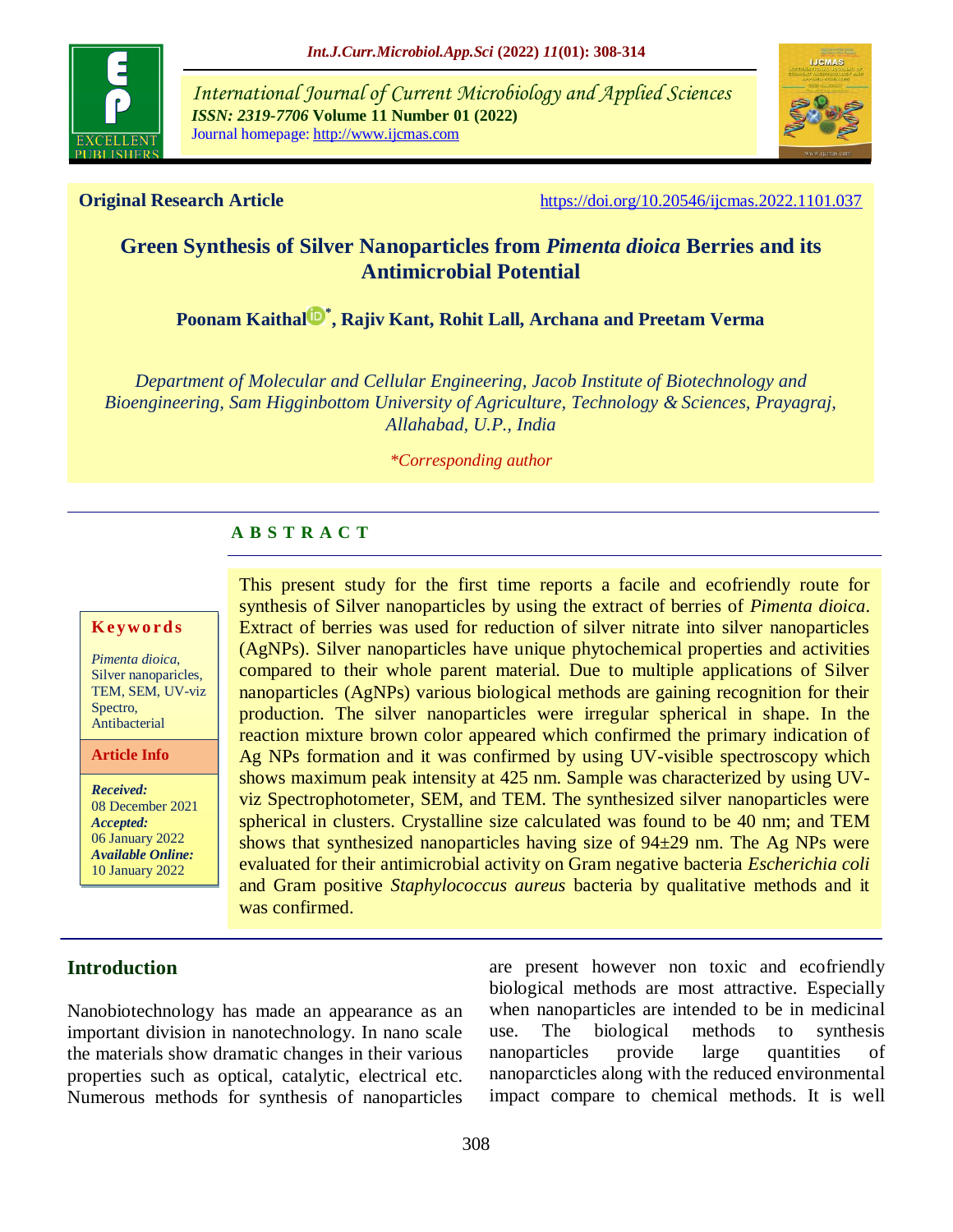known since 1900s that plants are capable to reduce metal ions. Nanoparticle synthesis based on plant extract is an important topic for researchers.

The *Pimenta dioica* plant is member of family Mytracea and native of Caribbean island. It is also known as allspice, pimento or new spice (Zhang and Lokeshwar, 2012). Pimenta is a typical 22 ft long evergreen tree with light gray bark and dark green leaves. Its white flowers blossoms in summers and later they produce berries. The berries of pimento are green in color and after sun drying they appear like peppercorns. Dried unripe berries of pimento called allspice. British gave the name "Allspice" because of the strong aromatic fragrance like the combined fragrance of pepper, nutmeg, clove and cinnamon (Ashton, 2002 & Vaughan and Geissler, 1997). Various parts of *P. dioica* has been used for many ethnomedicinal uses all over the world such as diabetes, sore joints, myalgia (muscle ache), assorted odontalgia (toothache), dysmenorrheal (menstrual cramps), dyspepsia and antiinflammatory (Zhang and Lokeshwar, 2012**).** It has other importance to use as spices in seasoning, pickling, Caribbean cuisines and baking. Apart from these uses the extracted oil from berries have been used in manufacturing of candle industries, perfumery and cosmetics (Zhang and Lokeshwar, 2012).

Metal/metal oxide nanoparticles has attracted a lot of researchers due to their versatility in functions in the field of chemistry, medicine, physics and biological sciences (Yokohama and Welchons, 2007). Out of many metal nanoparticles, silver nanoparticles gained special interest due to many properties like catalytic strength, chemical stability, electrical conductive and antibacterial activity (Sharma *et al.,* 2009). Many studies have been carried out with silver nanoparticles due to their high antimicrobial activities.

One can synthesize nanoparticles from various approaches like chemical, physical and biological. But "green nanotechnology" based nanoparticles synthesis is always in demand (Singhal, 2011). Plants are free from chemical toxins and can provide great platform for the synthesis of nanoparticles. Plant bases nanoparticle synthesis is better than microorganism's based synthesis (Singhal, 2011). Some examples of naturally occurring sources which gave promising results for silver nanoparticles synthesis are neem (*Azadirachta indica*), green tea (*Camellia sinesis*), leguminous shrub (*Sesbania drummondii*), starch, Aloe vera plant extract, leaf broths and natural rubber (Vijayaraghavan *et al.,* 2012).

Moreover the antimicrobial potency is dependent on the nanoparticles size. Smaller the particles gave higher antimicrobial strength because of the equivalent silver mass content.

# **Materials and Methods**

AR grade Silver nitrate  $(AgNO<sub>3</sub>)$  was purchased from Merck India Limited (Mumbai, India). Dried berries of *Pimenta dioica* were obtained from Paraman food works, Panruti (Tamil Nadu, India). Mueller-Hinton Broth/Agar was used for culture growth to test antimicrobial effects.

# **Preparation of extract**

The dried berries of *Pimenta dioica* were grounded in electric mixer to obtain the fine powder for extraction. The dried powder of the berries was extracted with methanol and aqueous using soxhlet apparatus.

# **Synthesis of AgNPs (Silver Nanoparticles)**

1 mM silver nitrate  $(AgNO<sub>3</sub>)$  solution was mixed with aqueous extract of *Pimenta dioica*. Solution of plant extract and silver nitrate was mixed in concentration of different ratio eg: 30:1, 60:1, 120:1  $& 240:1$ ). It is important to avoid photo-oxidation of silver nitrate for which conical flask was covered with aluminum foil. Mixture in the conical flask was placed on stirrer for continuous stirring at  $60<sup>0</sup>$  C for approximately an hour (Banerjee *et al.,* 2014; Mata *et al.,* 2015).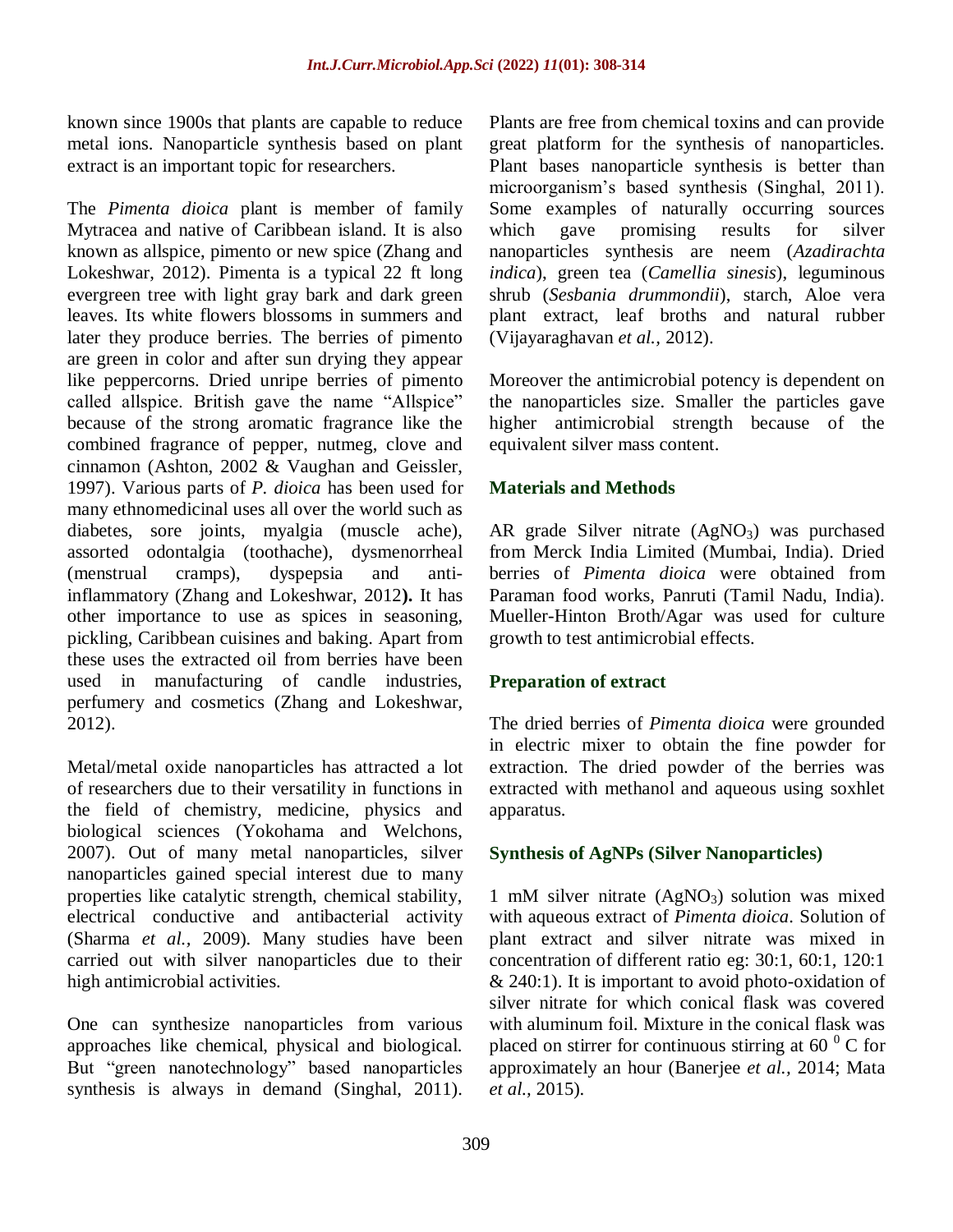#### **Characterization of** *Pimenta dioica***-AgNPs**

Primary observation of the AgNPs is the change in color then UV-vis spectrophotometer is used to observe the information about synthesis of AgNPs within the range of 300-900 nm. Then *Pimenta dioica* berry extract mediated silver nanoparticles were analyzed and information obtained by using various other techniques. SEM and TEM were used to monitor the morphology of synthesized AgNPs. For TEM, freshly synthesized AgNPs were washed and after washing a drop was placed on copper disk along with carbon grid to dry with hot air and used for analysis. For SEM, powdered form of AgNPs was used.

#### **Antimicrobial Effect of PD-AgNPs**

Pathogenic bacterial culture of Gram-negative bacteria (*E.coli* MTCC687) and Gram-positive bacteria *S.aureus* MTCC3160) were used for the antimicrobial study. The agar well diffusion method was used as explained by Patil *et al.,* 2017. Bacterial suspension (100μl) of McFarland-standard was added on MHA agar plate. Wells were prepared with the help of 8mm Cork-borer on agar plate and 100μl of AgNPs were dropped on each well (Concentration range-50-200μg/ml). Plates kept incubating for 24 hrs at  $37^{\circ}$ C. After incubation, plates showed clear zone around each well called Zone of Inhibition (ZOI). ZOI denoted inhibition in bacterial growth and measured in mm.

#### **Results and Discussion**

#### **UV-vis Spectroscopy**

For structural characterization of Silver nanoparticles, UV spectroscopy is one of the most widely used techniques. Figure 1 represents UV visible spectrum ranges from 200–800 nm. It can be observed that the peak occurs at 425 nm indicates the presence of silver nanoparticles; and it is due to the excitation of surface plasmon.

### **TEM and SEM analysis of PD-AgNPs**

The surface morphology and size of silver

nanoparticles was calculated by SEM and TEM techniques. SEM images (Figure 3 A and B) show individual particles as well as aggregates. TEM and SEM study reveals irregular spherical shape of nanoparticles. The aggregation is might be due to the presence of secondary metabolites in plant extract. Figure 2 (C and D) represents TEM images of Ag nanoparticles. Silver nanoparticles exhibit size  $94 \pm 29$  nm.

#### **Antimicrobial activity test of Ag nanoparticles**

Antibacterial activity of Ag nanoparticles was tested against two strains of pathogenic bacteria such as *E. coli* and *S. aureus*. Silver nanoparticles are reported as potential antimicrobial agent against pathogenic bacteria. Here is the study and confirmation of antibacterial efficiency by standard agar well diffusion method for Ag nanoparticles synthesized by *Pimenta dioica* berries; and with a green synthesis route. Parameters used and readings are mentioned in Table 1. Well number 4 and 5 corresponding to negative and positive control respectively. As negative control contains methanol no zone of inhibition was detected; and positive control contains antibiotics Hence zone of inhibitions measuring 25 mm and 24 mm for *E. coli* and *S. aureus* respectively.

Silver nanoparticles were prepared by green synthesis using *Pimenta dioca* as capping agent. The prepared PD-AgNPs *(Pimenta dioica* silver nanopartciles) were then characterized by using techniques such as SEM, TEM, UV-viz spectroscopy. The surface plasma resonance was confirmed by using UV-vis spectroscopy. The peaks of synthesized *Pimenta dioica* silver nanoparticles was recorded at 425 nm, which confrms the formation of production of AgNPs. SEM (Scanning electron microscopy) images of AgNPs shows the size and morphology of the particles.

Spherical shape of nanoparticles were observed in the images. Observed aggregation in SEM images was might be due to the presence of secondary metabolite in the plant extract. The TEM images of AgNPs exhibit the size range from 94±29 nm.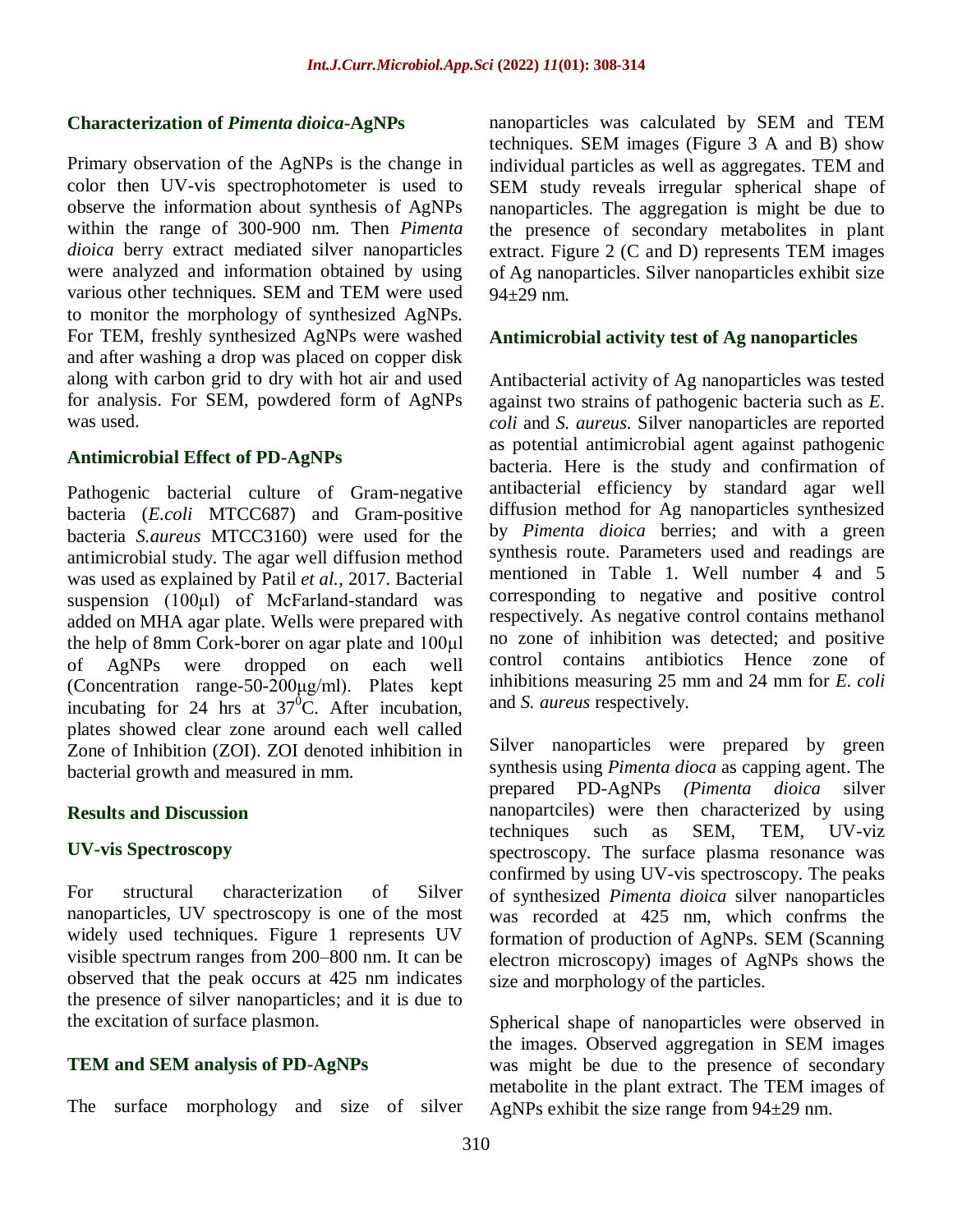After confirming the formation of *Pimenta dioca* medicated silver nanoparticels, they subjected to study the antimicrobial effects bacterial culture. For antimicrobial assay the disc diffusion methods was used. The Gram-positive bacteria *S.aueus* and Gram-negative bacteria *E.coli* were studied to check the antimicrobial efficiency of PD-AgNPs.

Green synthesis of nanoparticles using plant extract is a simple, cost effective, eco-friendly approach and capable to synthesize antibacterial nanoparticles.

Here, the extract of berries of *Pimenta dioica* was used for reduction of silver nitrate into silver nanoparticles (AgNPs).

Ag NPs were characterized by SEM, TEM and UVvisible spectroscopy. The surface plasma resonance of green synthesized Ag NPs was confirmed by UV visible spectroscopy. The biosynthesized AgNPs found to have significant antimicrobial effect against pathogenic bacteria: *Escherichia coli* and *Staphylococcus aureus*.

| <b>S. No.</b>         | <b>Sample</b>          | <b>Zone of Inhibition in mm</b> |           |
|-----------------------|------------------------|---------------------------------|-----------|
|                       |                        | E.coli                          | S. aureus |
|                       | $50\mu$ g/ml NP        | <b>Nil</b>                      | Nil       |
| $\mathcal{D}_{\cdot}$ | $100\mu\text{g/ml}$ NP | 11                              | 10        |
| 3                     | $150\mu g/ml NP$       | 13                              | 12        |
|                       | Negative control       | Nil                             | Nil       |
| 5                     | Positive control       | 25                              | 24        |

# **Table.1** Antibacterial activity study.

Table showing above the Zone of Inhibition obtained for the naoparticle against selected bacterial species



### **Fig.1** UV visible spectrum of Ag nanoparticles.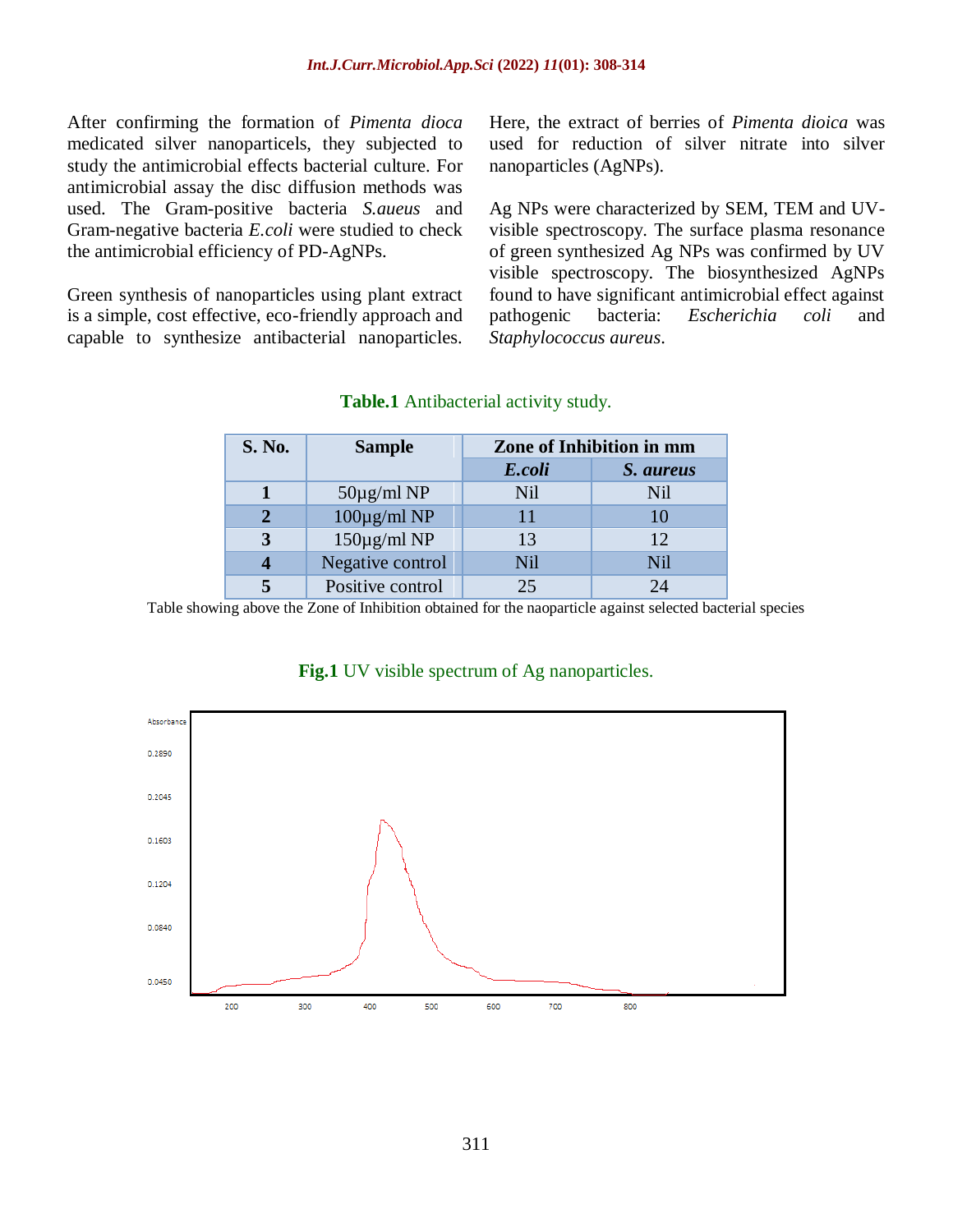**Fig.2** SEM images (A) and (B), TEM images (C), (D) of Silver nanoparticles, and E is the particle size distribution.

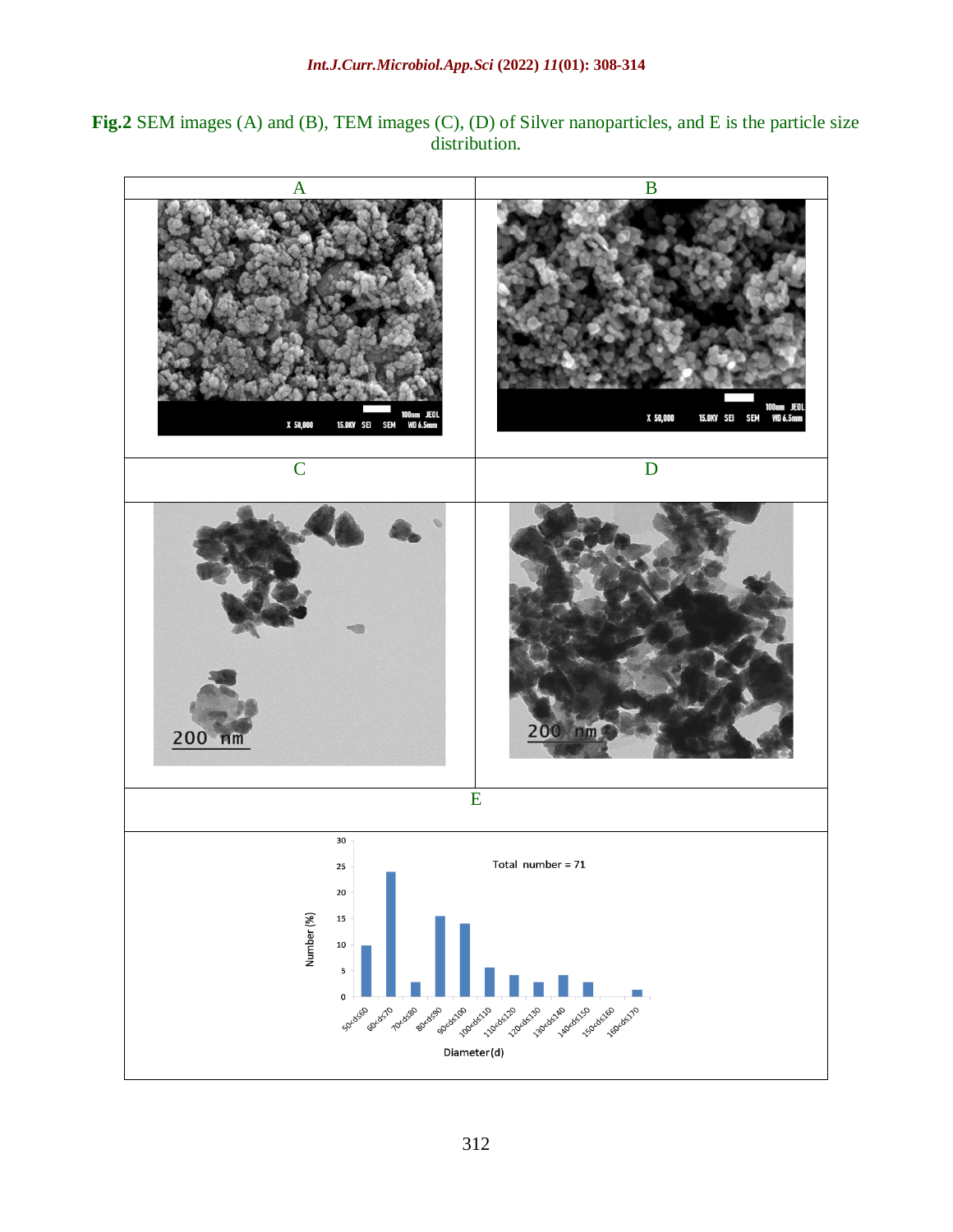

**Fig.3** Antibacterial activity test of nanoparticle against A- *P.aerugenosa* and B- *S. aureus*

*In the figure above wells are labelled as, well 1- 50µg/ml NP; well 2-100µg/ml NP; well 3-150µg/ml NP; well 4- negative control (methanol); well 5- positive control (antibiotic)*

## **References**

Ashton, H. 2004. The Royal Horticultural Society New Encyclopedia of Herbs & Their Uses (revised edition) 2004 152 Deni Brown. The Royal Horticultural Society New Encyclopedia of Herbs & Their Uses (revised edition). London: Dorling Kindersley 2002. 448 pp., ISBN: 1 45053 0059 0 £30. *Reference Reviews*, *18*(3), 42– 43.

<https://doi.org/10.1108/09504120410528289>

- Banerjee, P., Satapathy, M., Mukhopahayay, A., & Das, P. 2014. Leaf extract mediated green synthesis of silver nanoparticles from widely available Indian plants: synthesis, characterization, antimicrobial property and toxicity analysis. *Bioresour. Bioprocess.*, *1*(1). [https://doi.org/10.1186/s40643-014-](https://doi.org/10.1186/s40643-014-0003-y) [0003-y](https://doi.org/10.1186/s40643-014-0003-y)
- Mata, R., Nakkala, J. R., & Sadras, S. R. 2015. Biogenic silver nanoparticles from Abutilon indicum: Their antioxidant, antibacterial and cytotoxic effects in vitro. *Colloids and Surfaces B: Biointerfaces*, *128*, 276–286.

[https://doi.org/10.1016/j.colsurfb.2015.01.05](https://doi.org/10.1016/j.colsurfb.2015.01.052) [2](https://doi.org/10.1016/j.colsurfb.2015.01.052)

Patil, M. P., Palma, J., Simeon, N. C., Jin, X., Liu, X., Ngabire, D., Kim, G.-D. 2017. Sasa borealis leaf extract-mediated green synthesis of silver–silver chloride nanoparticles and their antibacterial and anticancer activities. *New J. Chem.*, *41*(3), 1363–1371.

<https://doi.org/10.1039/c6nj03454c>

- Sharma, V. K., Yngard, R. A., & Lin, Y. 2009a. Silver nanoparticles: Green synthesis and their antimicrobial activities. *Advances in Colloid and Interface Science*, *145*(1–2), 83– 96.<https://doi.org/10.1016/j.cis.2008.09.002>
- Sharma, V. K., Yngard, R. A., & Lin, Y. 2009b. Silver nanoparticles: Green synthesis and their antimicrobial activities. *Advances in Colloid and Interface Science*, *145*(1–2), 83– 96.<https://doi.org/10.1016/j.cis.2008.09.002>
- Singhal, G., Bhavesh, R., Kasariya, K., Sharma, A. R., & Singh, R. P. 2011. Biosynthesis of silver nanoparticles using *Ocimum sanctum* (Tulsi) leaf extract and screening its antimicrobial activity. *J Nanopart Res*,